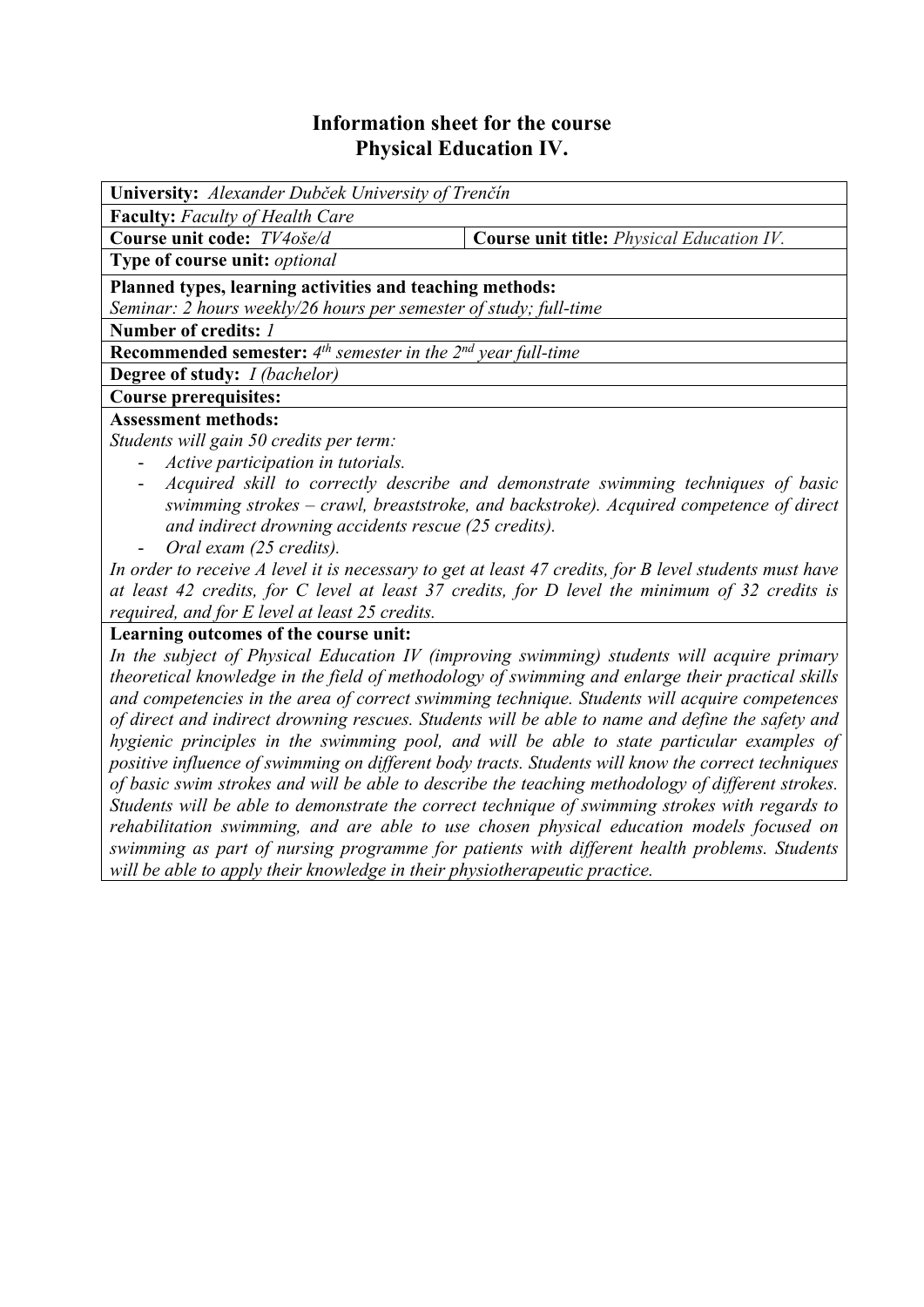## **Course contents:**

- *1. Safety principles in swimming (OSH). Hygienic principles in swimming.*
- *2. Significance of swimming for health.*
- *3. Influence of swimming on musculoskeletal system. Rehabilitating effects of swimming.*
- *4. Methodology of improving the techniques of swim strokes (crawl, backstroke). Technical exercises for improving the correct technique of swim strokes crawl and backstroke. Diagnostics of mistakes and their correction.*
- *5. Methodology of improving the techniques of swim strokes (breaststroke, butterfly stroke). Technical exercises for improving the correct technique of breaststroke and butterfly stroke. Diagnostics of mistakes and their correction.*
- *6. Rehabilitation swimming.*
- *7. The basics of drowning rescue.*
- *8. Helping out tired swimmers.*
- *9. Methods and means of indirect rescue.*
- *10. Skills and practises of direct rescue.*
- *11. First aid in near drowning.*
- *12. Prevention of accident occurrences in water environment.*
- *13. Diagnostics of current swimming skills and competences.*
- *14. Improving and enlarging the basic swimming skills, improving three swim strokes (crawl, backstroke, and breaststroke). Preparatory technical exercises for improving the swimming technique. Relays, games.*
- *15. Improving the swimming technique of crawl. Technique drills and element swimming for improving the correct technique of crawl. Diagnostics of mistakes and their correction.*
- *16. Improving the swimming technique of backs . Technique drills and element swimming for improving the correct technique of backs. Diagnostics of mistakes and their correction.*
- *17. Improving the swimming technique of breast. Technique drills and element swimming for improving the correct technique of breast. Diagnostics of mistakes and their correction.*
- *18. Methodology of practising butterfly stroke. Technique drills and element swimming for improving the correct technique of crawl. Diagnostics of mistakes and their correction.*
- *19. Improving the correct technique of swimming of all strokes.*
- *20. Improving diving off and starting flips.*
- *21. Practising basic techniques of helping off a tired swimmer.*
- *22. Practising basic types of applied swimming.*
- *23. Practising direct rescue.*
- *24. Relay swimming in different swim strokes, racing, and games.*
- 25. *Diagnostics of acquired swimming skills. Output competence.*

## **Recommended of required reading:**

- *1. BENCE, M., MERICA, M., HLAVATÝ, R. 2005. Plávanie. Banská Bystrica: University Matej Bel in Banskej Bystrici, 2005. 197 p. ISBN 80-8083-140-8.*
- *2. ČECHOVSKÁ, I., MILER, T. 2001. Plavání. Praha: Grada Publishing, spol. s.r.o., 2001.130 p. ISBN 80-247-9049-1.*
- *3. MACEJKOVÁ, Y. 2005. Didaktika plávania. Bratislava: FTVŠ UK Department of swimming and swimming sports, 2005.149 p. ISBN 80-969268-3-7.*
- *4. MICHAL J. 2002. Teória a didaktika plávania. Banská Bystrica: PF UMB BB, 2002. 98 p. ISBN 80-8055-679-2.*
- *5. MERICA, M. 2007. Plávanie. Bratislava: Slovak University of Technology,, 2007. 136 p. ISBN 978-80-227-2726-6.*

**Language:** *Slovak* 

## **Remarks:**